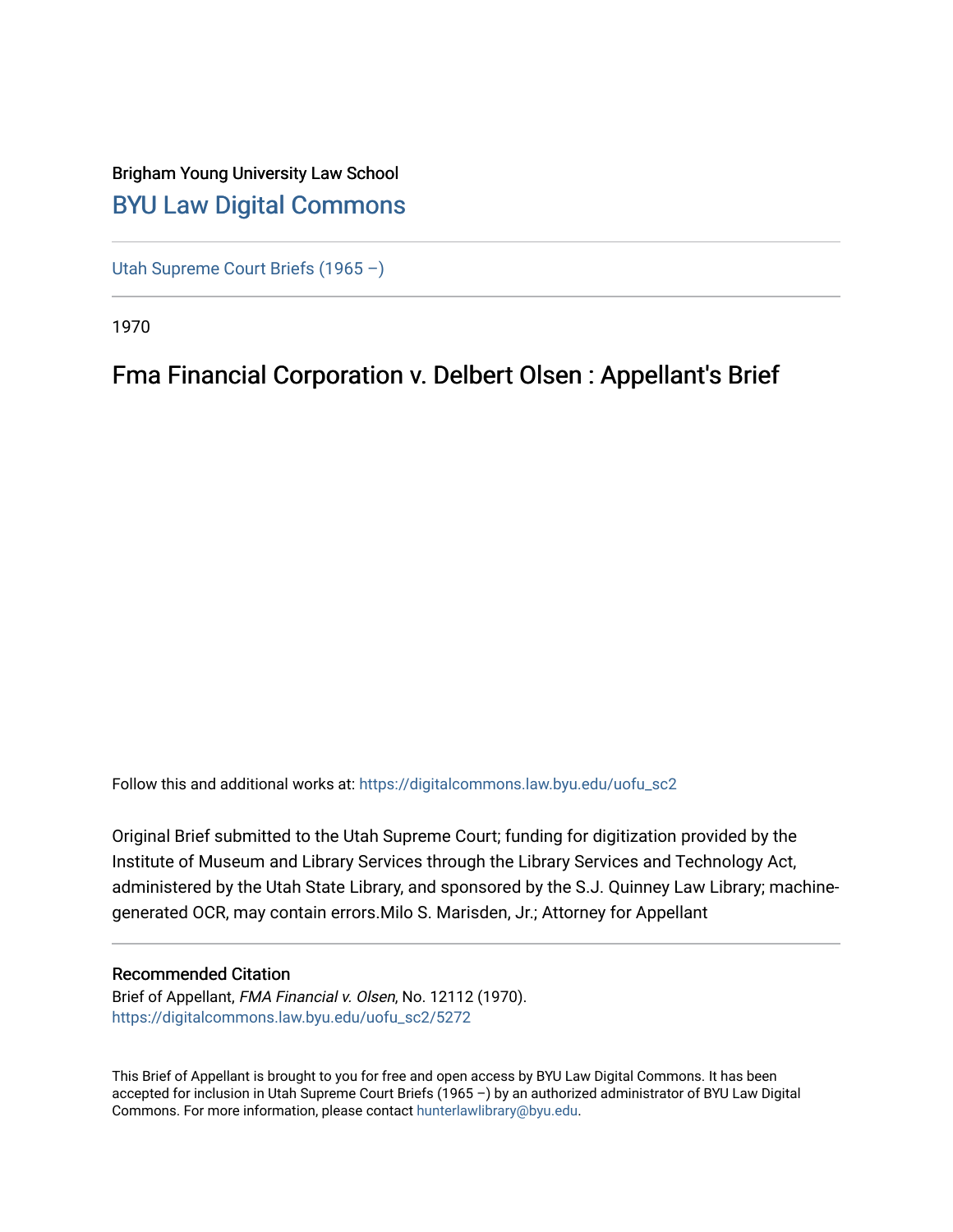## IN THE

# **SUPREME COURT**

#### OF THE

# **STATE OF UTAH**

FMA FINANCIAL CORPORATION. Plaintiff-Appellant,

VS.

**Case No.** 12112

DELBERT OLSEN.

Defendant-Respondent.

### **APPELLANT'S BRIEF**

Appeal from the Judgment of the First Judicial District Court in and for Cache County, Honorable VeNos Christoffersen. Judge.

> MILO S. MARSDEN. JR. Attorney for Appellan

1700 University Club Bldg. Salt Lake City, Utah 84111

L. BRENT HOGGAN **Attorney for Respondent** 

56 West Center Logan, Utah

Clerk, Supreme Court, Ut

FILED

**JUL 2 9 1970**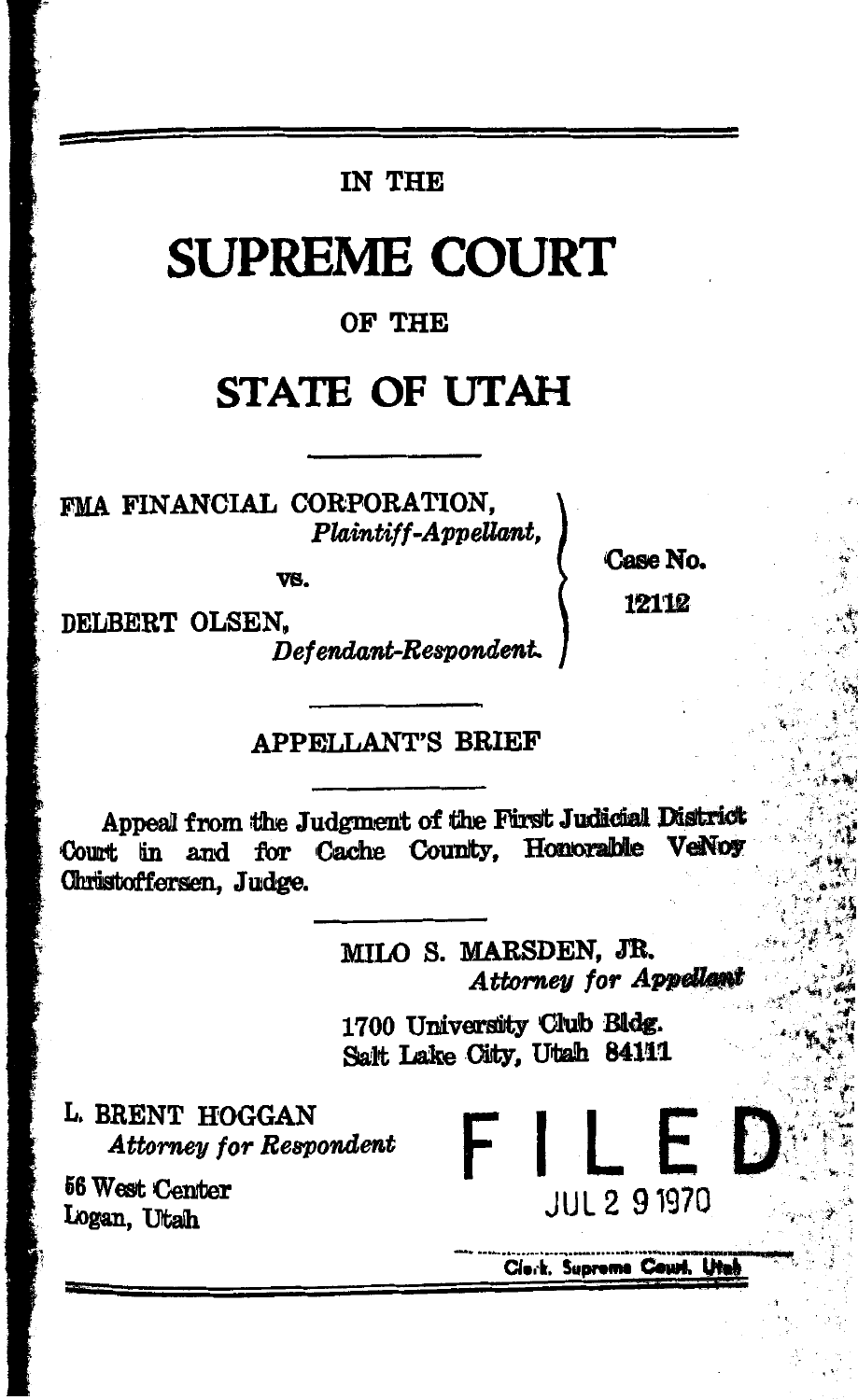# TABLE OF CONTENTS

|                                                                                                                                                                                                                                                                       | 1              |
|-----------------------------------------------------------------------------------------------------------------------------------------------------------------------------------------------------------------------------------------------------------------------|----------------|
|                                                                                                                                                                                                                                                                       | $\overline{2}$ |
|                                                                                                                                                                                                                                                                       | $\overline{2}$ |
|                                                                                                                                                                                                                                                                       | $\overline{2}$ |
|                                                                                                                                                                                                                                                                       | 7              |
| POINT I. DELBERT OLSEN'S TRANSFER OF<br>FUNDS TO THE CORPORATION, OLSEN &<br>JENSEN POULTRY, INC., IN THE AMOUNT<br>OF NINETEEN THOUSAND DOLLARS (\$19,-<br>000.00) CONSTITUTED EITHER:<br>(A) PART PAYMENT ON AN UNPAID<br>STOCK SUBSCRIPTION COVENANT;<br><b>OR</b> |                |
| (B) A LOAN TO THE CORPORATION.                                                                                                                                                                                                                                        |                |
| IN EITHER CASE, THE CORPORATION HAS                                                                                                                                                                                                                                   |                |
| A VALID CLAIM AGAINST DELBERT OLSEN                                                                                                                                                                                                                                   |                |
| FROM WHICH FMA, AS A CORPORATE                                                                                                                                                                                                                                        |                |
| CREDITOR, IS ENTITLED TO SATISFY ITS                                                                                                                                                                                                                                  | 7              |
| POINT II. THE CONVEYANCE FROM THE COR-<br>PORATION TO DELBERT OLSEN WAS<br>FRAUDULENT.<br>THE CONVEYANCE WAS INTENDED<br>(A)<br>AND DID HINDER AND DELAY FMA<br>IN SATISFYING ITS PRIOR JUDGMENT                                                                      |                |
| AGAINST THE CORPORATION.                                                                                                                                                                                                                                              |                |
| THE CONVEYANCE WAS GIVEN WITH-<br>(B)                                                                                                                                                                                                                                 | 9              |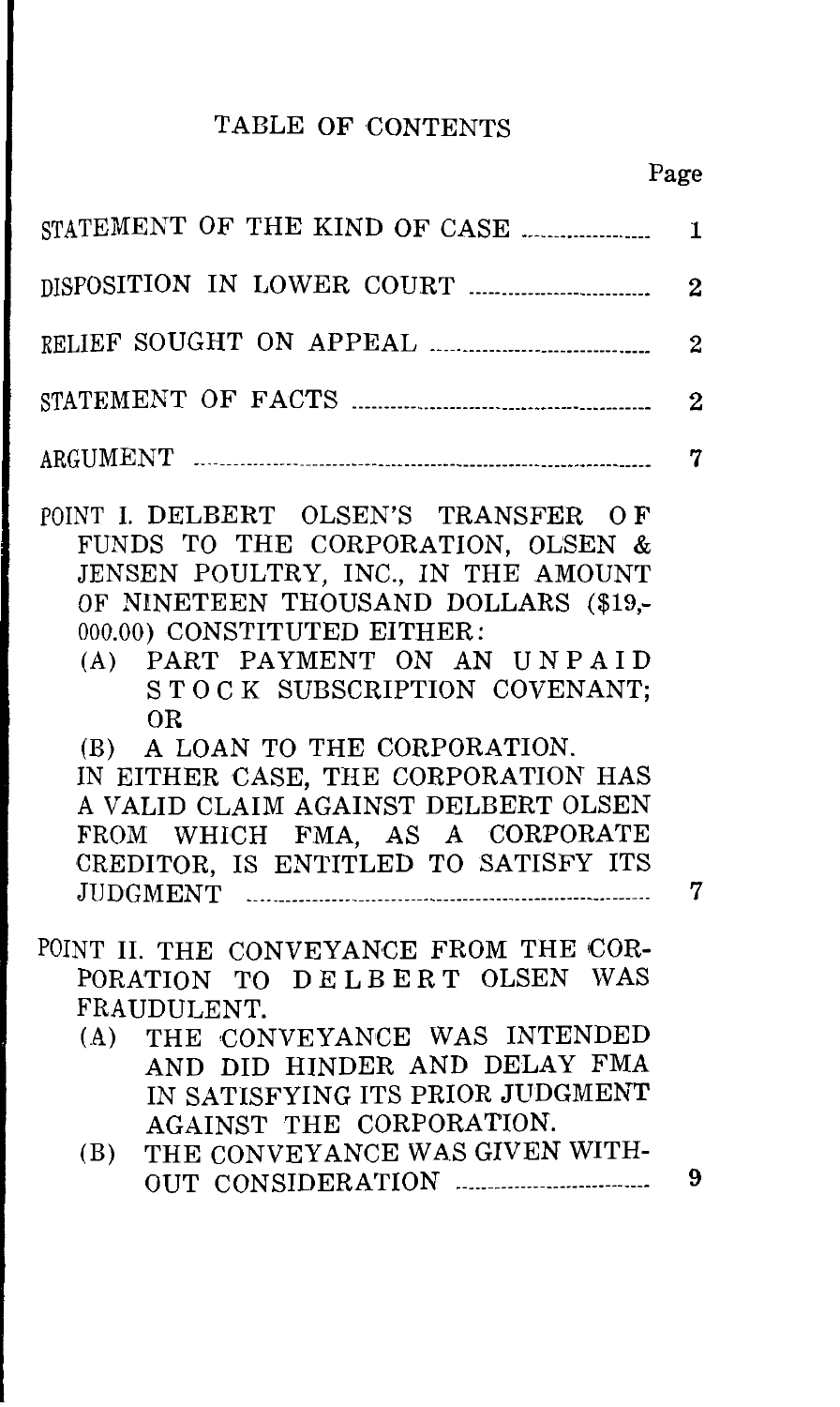# IN THE **SUPREME COURT**

### OF THE

# **STATE OF UTAH**

FMA FINANCIAL CORPORATION, *Plaintiff-Appellant,* 

vs.

DELBERT OLSEN,

*Defendant-Respondent.* 

Case No. 12112

#### APPELLANT'S BRIEF

#### STATEMENT OF THE KIND OF CASE

This action arises out of a Lease of Personal Property between FMA, as lessor, and Olsen & Jensen Poultry, Inc. and Paul Olsen, as lessees. FMA obtained a Judgment against Olsen & Jensen Poultry, Inc., a Utah Corporation. Judgment was obtained in the Third Judicial District Court in and for SaJlt Lake County, State of Utah. The Judgment Was in the amount of Fifty-four Hundred Twenty-eight Dollars Fifty-two Cents (\$5,428.52) plus interest. Judgment was entered July 3, 1968. The transcript of Judgment was filed in Cache County, State of Utah. An action was commenced to foreclose Plaintiff's Judgment Lien against certain real property owned by the Judgment debtor in Cache County. The Judgment Debtor Corporation then conveyed its real property to Delbert Olsen, one of its stock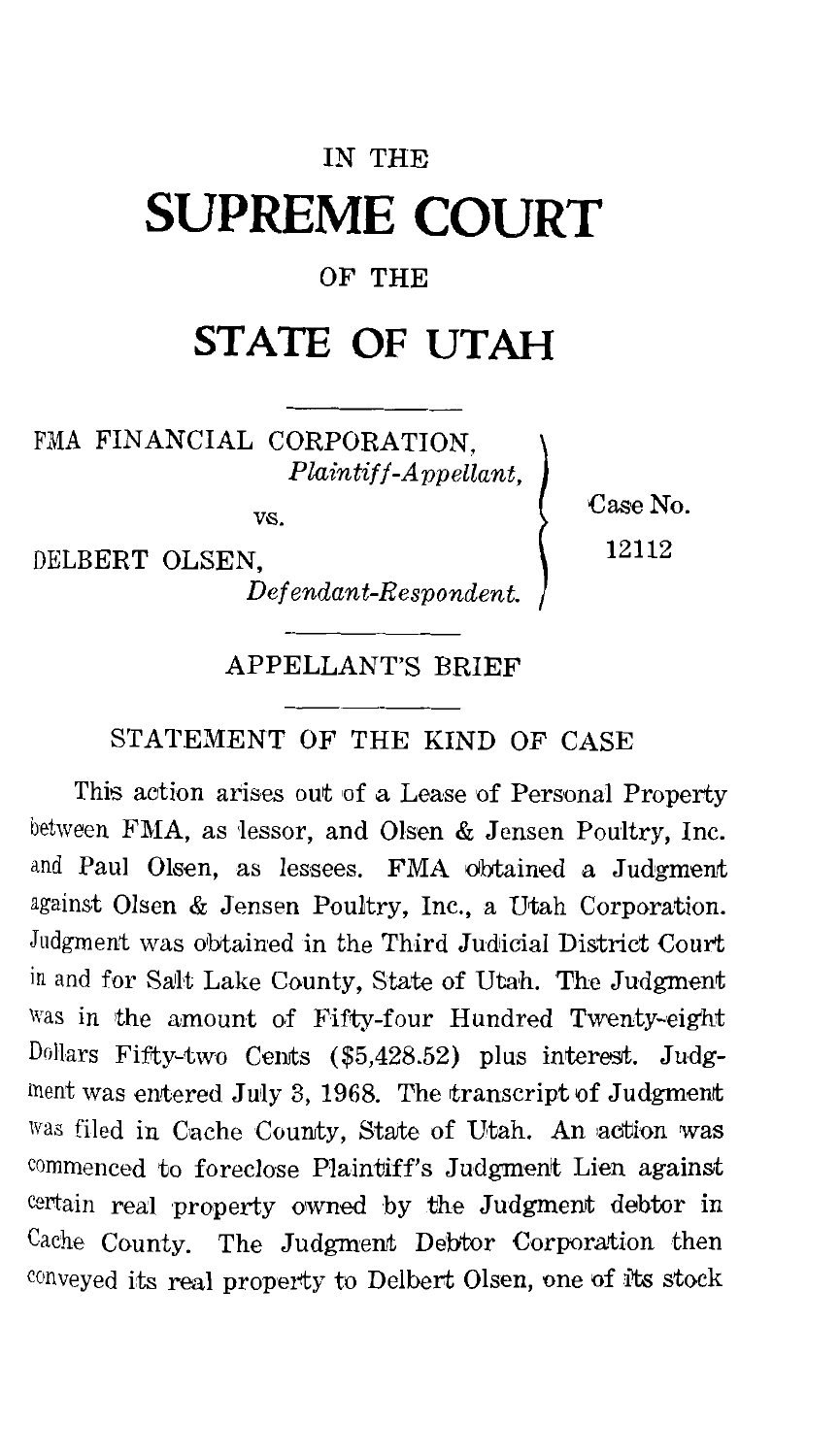#### TABLE OF CONTENTS-Continued

 $P_{\alpha\alpha}$ 

| POINT III. FMA'S JUDGMENT AGAINST OLSEN |  |
|-----------------------------------------|--|
| & JENSEN POULTRY, INC., RENDERED BY     |  |
| THE THIRD JUDICIAL DISTRICT COURT IS    |  |
| VALID AND DELBERT OLSEN IS BARRED       |  |
| BY RES ADJUDICATA FROM CLAIMING         |  |
| THAT THE CORPORATION IS NOT LIABLE      |  |
| TO FMA AS PROVIDED IN SAID JUDGMENT 11  |  |

POINT IV. DELBERT OLSEN'S UNPAID STOCK SUBSCRIPTION IS A TRUST FUND HELD BY THE CORPORATION FOR THE BENEFIT OF THE CREDITORS AND FMA'S RIGHT TO SAT-ISFY ITS JUDGMENT FROM SAID TRUST FUND IS NOT BARRED BY THE STATUTE OF LIMITATIONS ----------------------------------------·-----------  $12$ 

 $CONCLUSION$   $\ldots$   $\ldots$   $\ldots$   $\ldots$   $\ldots$   $\ldots$   $\ldots$   $\ldots$   $\ldots$   $\ldots$   $\ldots$   $\ldots$   $\ldots$   $\ldots$   $\ldots$   $\ldots$   $\ldots$   $\ldots$   $\ldots$   $\ldots$   $\ldots$   $\ldots$   $\ldots$   $\ldots$   $\ldots$   $\ldots$   $\ldots$   $\ldots$   $\ldots$   $\ldots$   $\ldots$   $\ldots$   $\ldots$   $\ldots$   $\ldots$   $\ldots$ 

#### STATUTES CITED

| Utah Code Annotated, 1953, Section 16-10-16  13           |  |  |  |
|-----------------------------------------------------------|--|--|--|
| Utah Code Annotated, 1953, Section 16-10-16 <sup>14</sup> |  |  |  |
| <b>AUTHORITIES CITED</b>                                  |  |  |  |
|                                                           |  |  |  |
| Knight v. Flat Top Mining Co., 6 Utah 2d 51, 305 P.       |  |  |  |
| Rolapp v. Ogden and N. W. R. Co., 37 Utah 540, 110 P.     |  |  |  |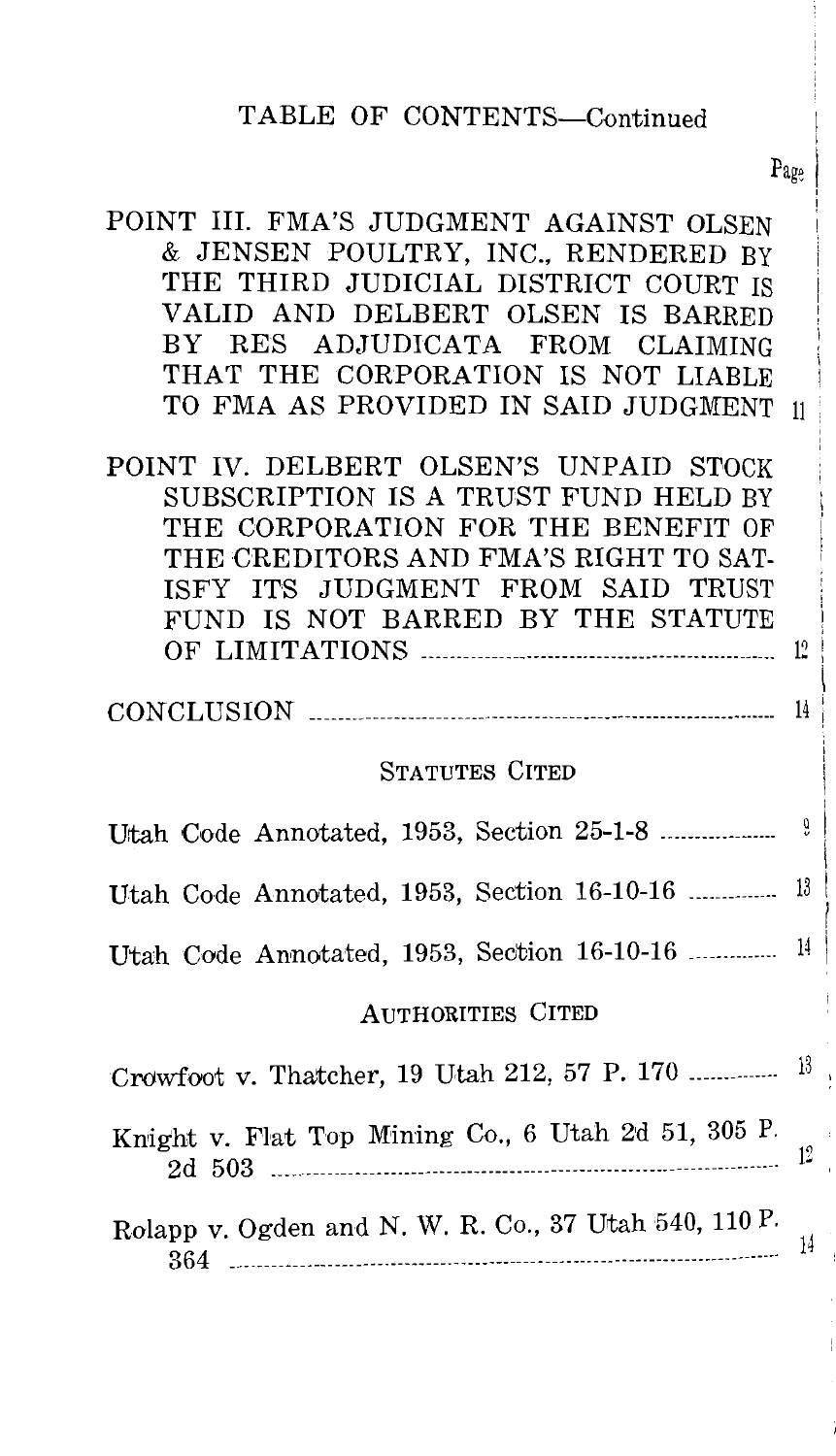formed in October of 1960 (Ex. 3). Prior thereto, Paul Olsen and Milton Jensen had engaged as a partnership in the processing of chickens (Tr. 22). The Articles of Incornoration of Olsen & Jensen Poultry, Inc., provide that Delbert Olsen subscribed to Twenty-five Thousand Dollars  $($25,000.00)$  of the capital stock of the Corporation (Ex. 3). The Articles are signed by Delbert Olsen  $(EX, 3)$ . In fact. he only paid Five Thousand Dollars (\$5,000.00) (Tr. 28, 33). In April of 1961, he claims he "loaned" the Corporation Nineteen Thousand Dollars (\$19,000.00). The question is whether or not this was a loan or actually payment of his stock subscription. In any event, he acquired a Promissory Note and a Mortgage from the Corporation (Ex. 5, 6). Things went badly for the Corporation (Tr. 38, 22). In 1964, each of the three principals, Delbert Olsen, Paul Olsen and Milton Jensen took one aspect of the business (deliveries, raising, processing) and went his own way (Tr. 22). There was no formal winding up of the Corporation (Tr. 23, 35, 39). In fact, the Corporation continued with each of the three principals submitting his Federal Employee Withholding Tax and certain insurance payments to the Corporation and submitting the payments in the name of the Corporation (Tr. 38, 39).

On July 3, 1968, FMA obtained a Judgment against the Corporation Olsen & Jensen Poultry, Inc., in the amount of Fifty-four Hundred Twenty-eight Dollars Fifty-two Cents (\$5,428.52) with interest at Eight  $(8\%)$  percent per annum (R. 1, 2, 9). FMA had leased to the Corporation certain personal property, specialized equipment for cleaning chickens, and the Lease was in Default. The Judg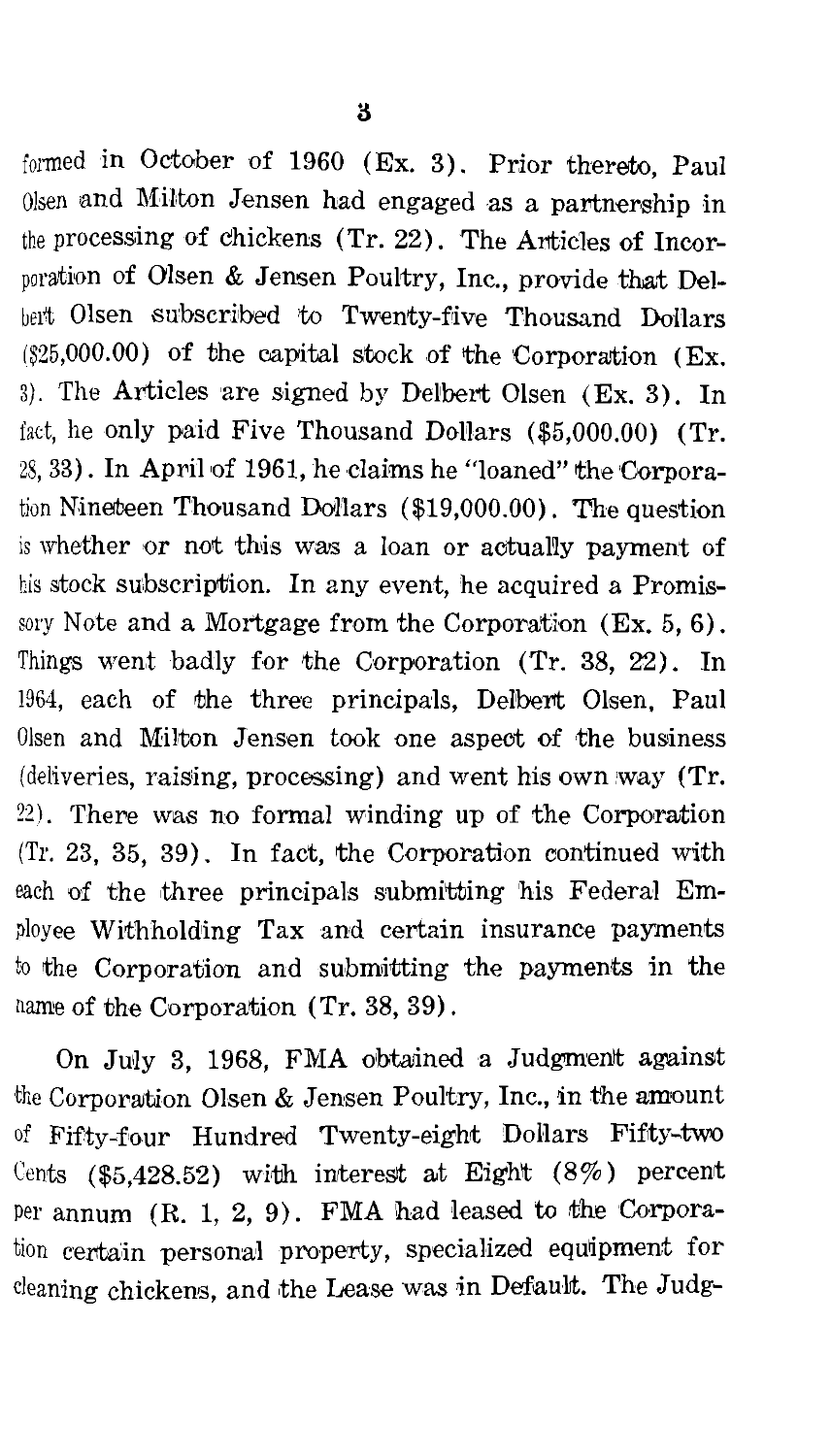subscribers, shareholders, Vice-President and director Plaintiff then amended its Complaint to include a count of fraudulent conveyance.

#### DISPOSITION IN LOWER COURT

The case was tried to the Court and the Court held that there had been no fraudulent conveyance.

#### RELIEF SOUGHT ON APPEAL

Plaintiff seeks to establish :

1. That the conveyance was in fact fraudu'lent and that Plaintiff's Judgment Lien should attach to the property.

2. That the Judgment against Olsen  $&$  Jensen Poultry, Inc. is Res Judicata and cannot be collaterally attacked by Delbert Olsen.

3. That the Nineteen Thousand Dollar (\$19,000.00) payment characterized as a Note and Mortgage by the trial Court cannot be so characterized because at the time the transaction was entered into Delbert Olsen, in fact, owed Twenty Thousand Dollars (\$20,000.00) to Olsen & Jensen Poultry, Inc., on his unpaid stock subscription agreement.

4. That a claim by a Corporate Creditor to require Delbert Olsen to pay his unpaid stock subscription agreement is not barred by the Statute of Limitations.

#### STATEMENT OF FACTS

Chronologically the events occurred as follows:

The Corporation, Olsen & Jensen Poultry, Inc., was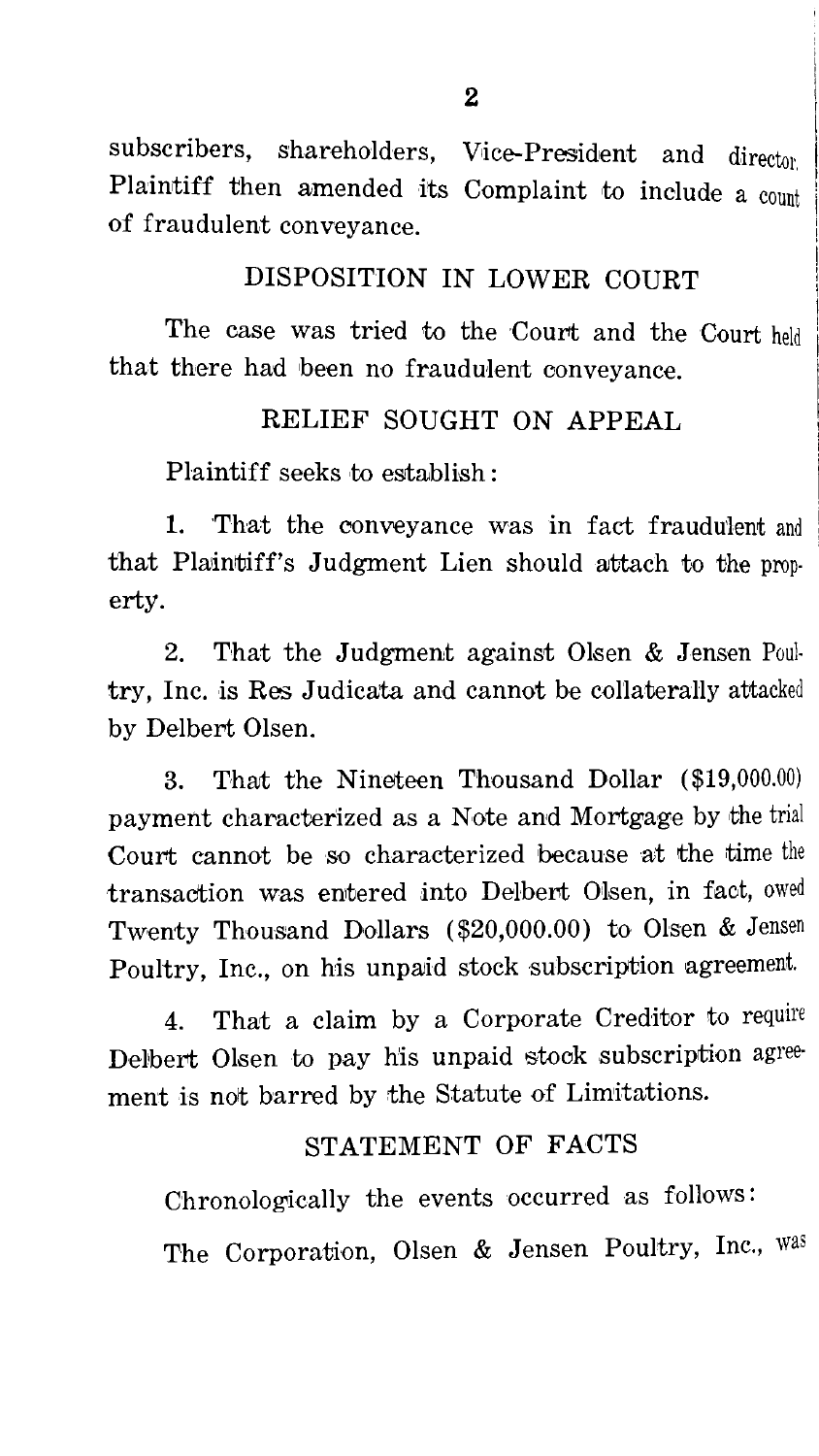The Articles of Incorporation were signed September 19, 1960 by Delbert J. Olsen and his signature was notarized. (See Page  $(6)$ , Exhibit 3.) The certified copy of the Articles indicate that they were filed with the Utah Secretary of State's Office, October 6, 1960 (Ex. 3).

The Annual Report for 1963 filed with the Utah Secretary of State May 15, 1964 indicates that at that time Delbert Olsen was Vice-President and Director, (See Exhibit 3). There is no evidence he ever resigned.

Theron Lee, Accountant for Olsen & Jensen Poultry, Inc., testified that payments were made by Olsen & Jensen Poultry, Inc., on the Nineteen Thousand Dollars  $(\$19, -$ 000.00). There was a payment for Five Hundred Dollars (\$500.00) cash, (See Transcript 11). There was a credit of Fifteen Hundred Fifty Dollars  $(\$1,550.00)$ , (See Transcript 12). There was a further credit of Ten Thousand Dollars  $(\$10,000.00)$  for good will, (See Transcript Page 12). This reduced the balance owing on the Note to Sixtyfour Hundred Fifty Dollars (\$6,450.00), (See Transcript 13). Thereon Lee further testified that he rememlbers that the Nineteen Thousand Dollars (\$19,000.00) was set up initially at the time the books were set up, (See Transcript Page 20). It should be noted that the only cash payment on the Note made by the Corporation to Delbert Olsen or to First Security Bank in behalf of Delbert Olisen was made inl961 (Tr.11).

Owen Hall, also an Accountant, prepared certain tax returns for Olsen & Jensen Poultry, Inc. He testified that in 1964 and 1965 he prepared returns for the Corporation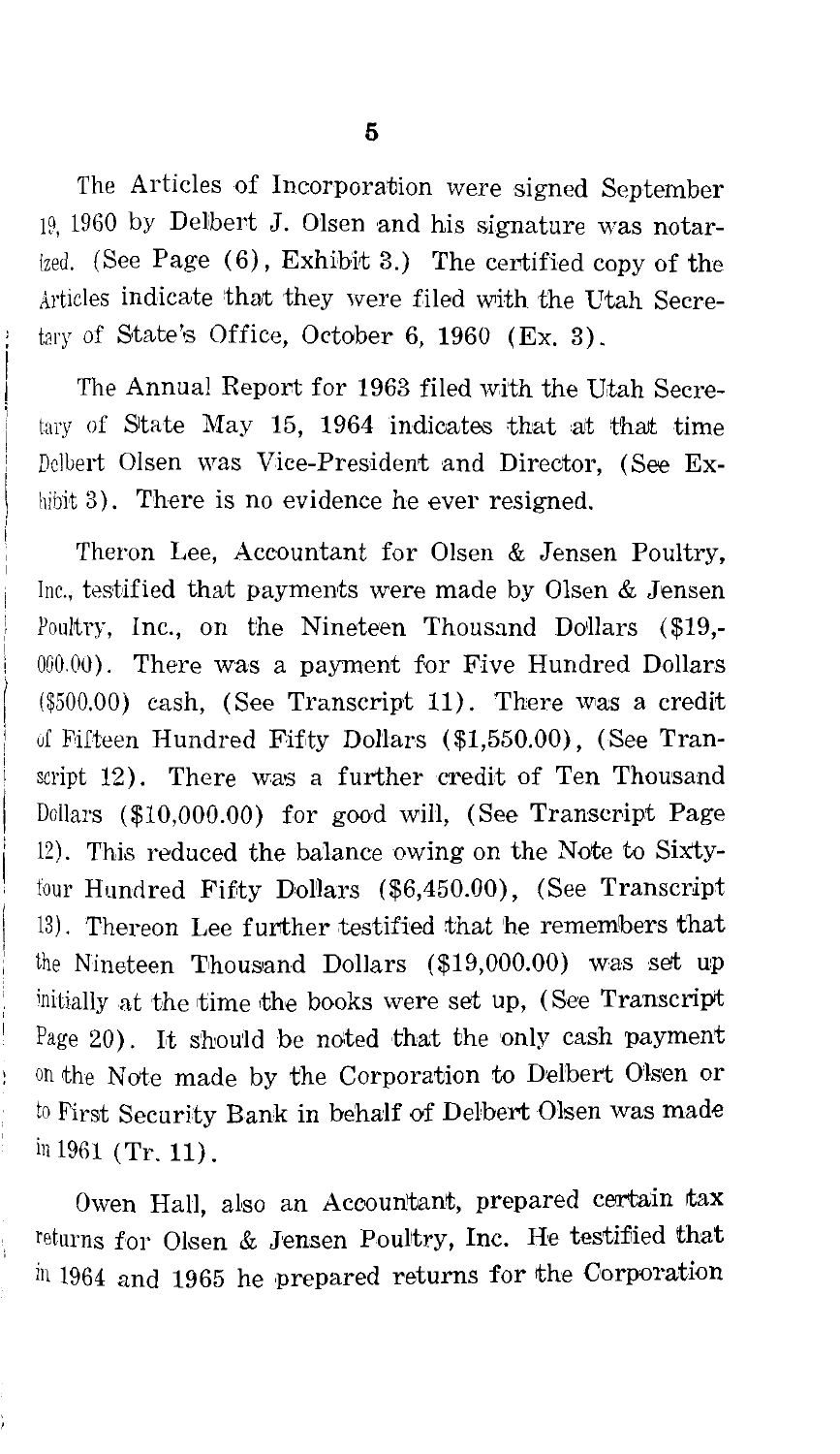ment was obtained in Civil No. 170490 (R. 1, 2, 9). The matter was entitled FMA LEASING COMPANY, a division of FMA FINANCIAL CORPORATION, a Utah Corporation, vs. OLSEN & JENSEN POULTRY, INC., a Iltah Corporation. A Transcript of Judgment was obtained and filed in Cache County, State of Utah  $(R, 1, 2, 9)$ . The Transcript of Judgment was filed July 19, 1968 (Tr. 5). On the day that FMA obtained its Judgment, July 3, 1968, Delbert Olsen commenced aetion to foreclose the Norte and Mortgage (Ex. 1). On July 14, 1968 Olsen & Jensen Poultry, Inc., conveyed its only piece of real property to Delbert Olsen, who was then a subscriber, shareholder, director and Vice-President of the conveying Corporation  $(E_{X_1}, E_2)$ .

As soon as FMA was aware of the actual conveyance it amended its Complaint to add a count of fraudulent con· veyance (R. 15-18).

It should be noted that Delbert Olsen subscribed to Twenty-five Thousand Dollars  $(\$25.000.00)$  worth of the capital stock of Olsen & Jensen Poultry, Inc. (Ex. 3). The Articles of Incorporation state in Article IV at Page (2) that "The amounts of capital stock to which each of the parties hereto have subscribed are as follows:

| NAME          | <b>SHARE</b> | AMOUNT       |
|---------------|--------------|--------------|
| Delbert Olsen | 250          | \$25,000.00" |

It should further be noted that Delbert Olsen was a member of the first Board of Directors. (See Page (3) of the Articles of Incorporation, Exhibit 3.) Delbert Olsen was also Vice-President.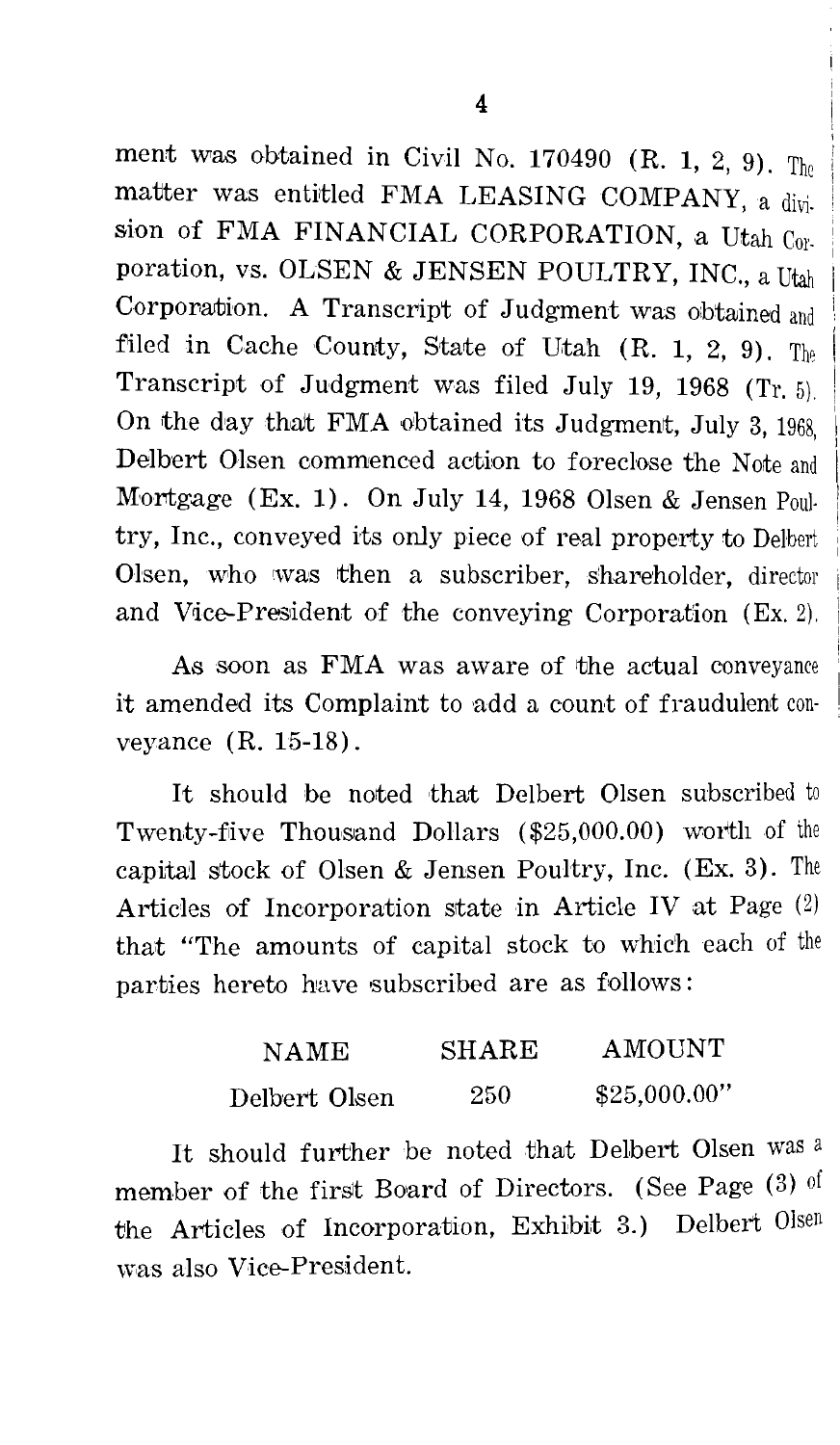Delbert Olsen testified that he paid Five Thousand Dollars (\$5,000.00) "to get in," (See Transcript Page 27). He was then asked, "Did you make any other payments?" He testified, "No, not at that time", (See Transcript Page 28). He was then asked, "Did you ever pay for them (the stock)?" His answer was, "No, and neither did they", (See Transcript Page 33).

Delbert Olsen tesitified that he was to pay off First Security Bank. There was an arrangement when each of the three principals went his own way that they would each assume various debts of the Corporation, (See Transcript Page 35).

Delbert Olsen was asked why he did not foreclose his mortgage, in 1964. He said that that was a good question, (See Transcript Page 36).

#### POINT I.

DELBERT OLSEN'S TRANSFER OF FUNDS TO THE CORPORATION, OLSEN & JENSEN POULTRY, INC., IN THE AMOUNT OF NINE-TEEN THOUSAND DOLLARS (\$19,000.00) CONSTITUTED EITHER:

- (A) PART PAYMENT ON AN UNPAID ST 0 CK SUBSCRIPTION COVENANT OR;
- (B) A LOAN TO THE CORPORATION.

IN EITHER CASE, THE CORPORATION HAS A VALID CLAIM AGAINST DELBERT OLSEN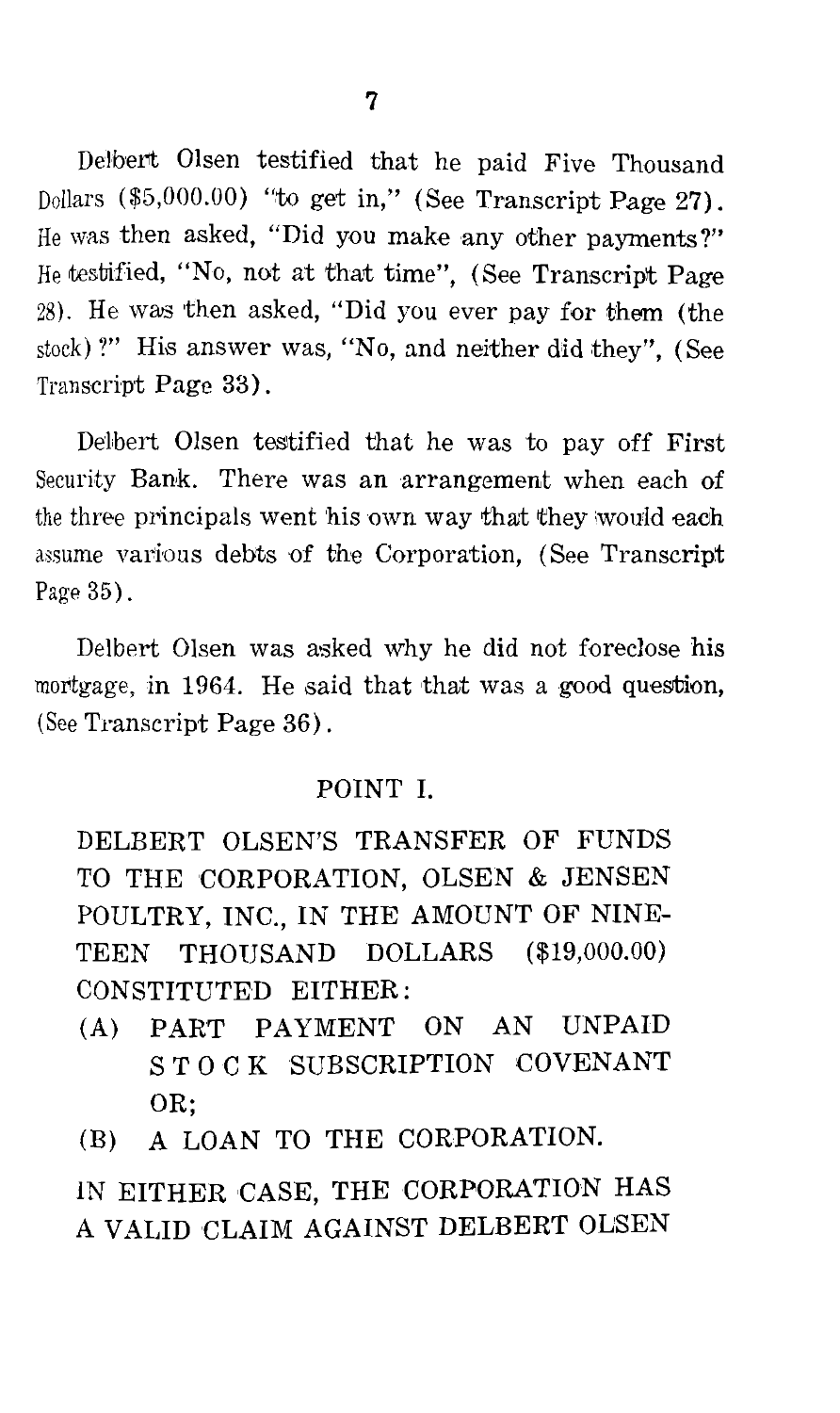that included Health and Accident Insurance payments and payroll reports including State Insurance Fund Reports. Social Security Reports and Wage Withholdings, (See Transcript Pages 38 and 39).

Milton Jensen and Paul Olsen had been partners price to the formation of the Olsen & Jensen Corporation in October of 1960. Delbert Olsen did not participate in the prior partnership (Tr. 22). A credit of Forty-seven Thousand Dollars (\$47,000.00) was transferred from the part. nership to the Corporation. Paul Olsen and Milton Jensen then each paid Two Thousand Dollars (\$2,000.00) cash into the Corporation making a total of Fifty-one Thousand Dollars (\$51,000.00) credit, (See Milton Jensen's Deposition Pages 6 and 8). Delbert Olsen paid Five Thousand Dollars (\$5,000.00) cash into the Corporation and later Nineteen Thousand Dollars (\$19,000.00), (See Transcript Page 52). These total Seventy-five Thousand Dollars (\$75,000.00), which is also the amount of stated capital (Ex. 3).

Theron Lee in referring to the Nineteen Thousand Dollars (\$19,000.00) states at Page 22 of the Transcript "It could have been that that was the reason for loaning the money to the Corporation to become a stockholder as part of hia contribution."

Delbert Olsen admits that he knew of the FMA Judgment at the meeting he held with Milton Jensen and Paul Olsen about a week or two weeks prior to July 14th, which is the date of the conveyance (See Transcript Page 26 and 54).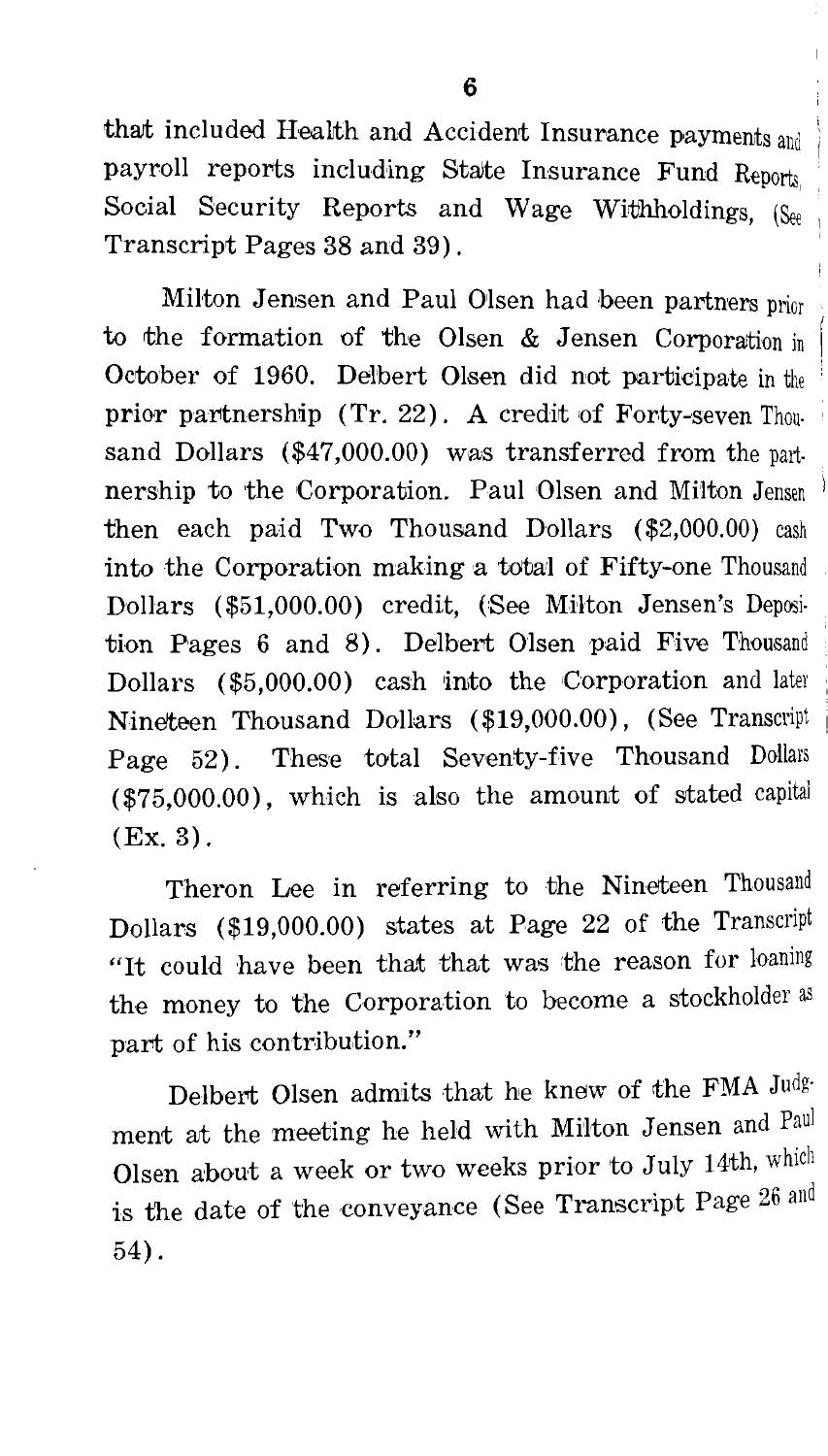Thousand DoHars (\$1,000.00) short, but the conveyance was without consideration. If the Nineteen Thousand Dollars (\$19,000.00) were truly a loan secured by a Note and Mortgage, then Delbert Olsen is obviously Twenty Thousand Dollars (\$20,000.00) short on the stock subscription obligation.

In either case, the Corporation, Olsen & Jensen Poultry, Inc., has a valid claim against Delbert Olsen from which FMA, as a corporate creditor, is entitled to satisfy its .Judgment. One or the other theories has to be correct.

### POINT II.

THE CONVEYANCE FROM THE CORPORA-TION TO DELBERT OLSEN WAS FRAUDU-LENT.

- (A) THE CONVEYANCE WAS INTENDED AND DID HINDER AND DELAY FMA IN SATISFYING ITS PRIOR JUD G-MENT AGAINST THE CORPORATION.
- (B) THE CONVEYANCE WAS GIVEN WITH-OUT CONSIDERATION.

There was a fraudulent conveyance under the facts presented. Utah Code Annotated, Section 25-1-8 provides that every conveyance made with intent to delay, hinder or defraud creditors of their judgments shall be void. Delbert Olsen obtained his so-called mortgage in April of  $1961$ . Each of the three principals went his own way and  $\overline{u}$  in 1965 they did file certain tax returns and made certain insurance payments through the Corporation. About three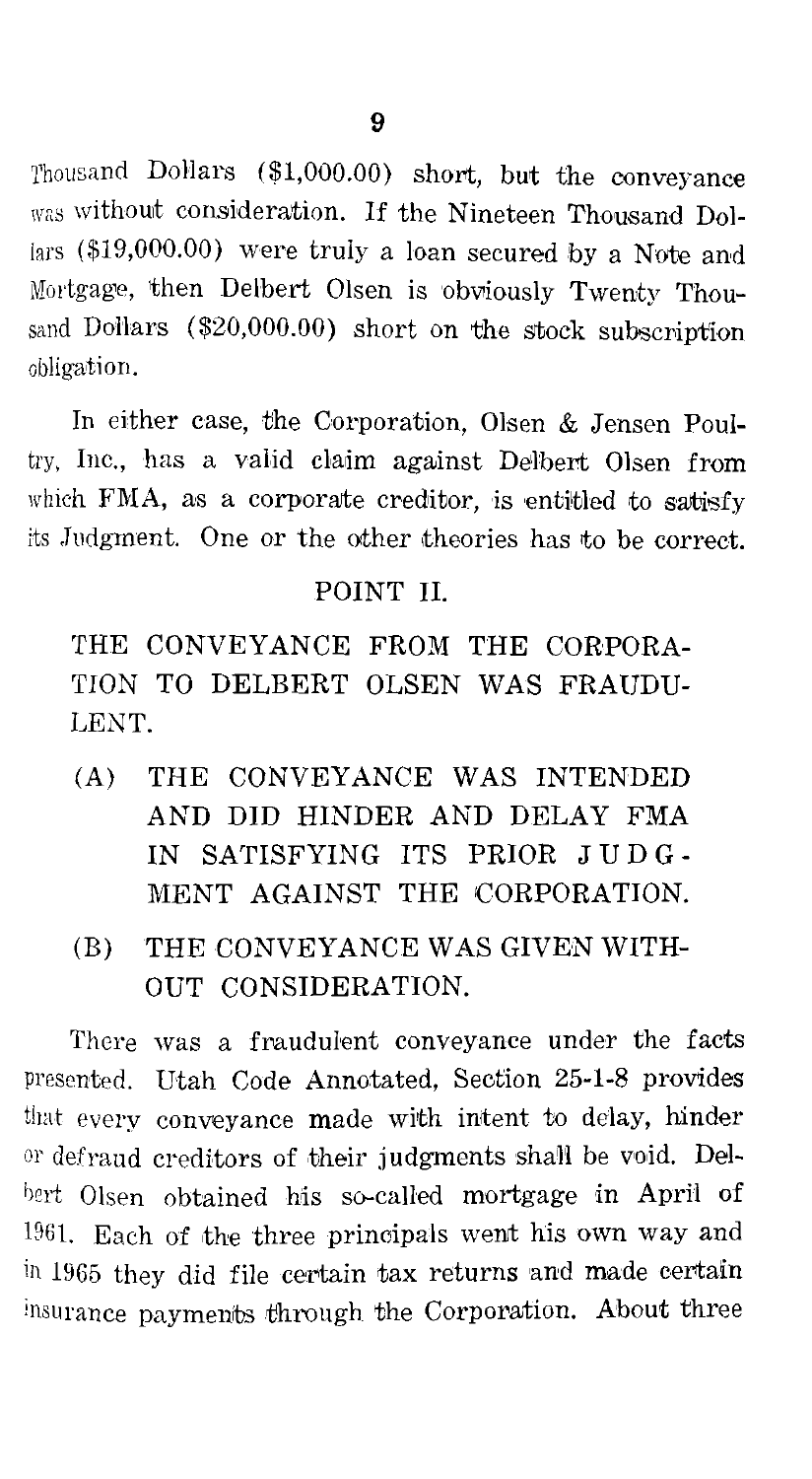FROM WHICH FMA, AS A CORPORATE CREDITOR, IS ENTITLED TO SATISFY ITS JUDGMENT.

Delbert Olsen signed the subscription agreement con. tained in the Articles of Incorporation. He subscribed to Twenty-five Thousand Dollars (\$25,000.00) of the capital stock of Olsen & Jensen Poultry, Inc. The Articles are dated September 19, 1960. They were filed in the Utah Secretary of State's Office October 6, 1960. By Delbert Olsen's own testimony, he paid only Five Thousand Dollars (\$5,000.00) towards his stock subscription agreement. He attempts to characterize the April 1, 1961 payment by him + to the Corporation in the amount of Nineteen Thousand Dollars ( \$19,000.00) as a loan. It is conceptionally unsound for a corporate subscriber, who has not paid his corporate subscription to characterize any payment at that point of time as a loan to the Corporation.

Delbert Olsen testified that the only payment he made on the Twenty-five Thousand Dollars (\$25,000.00) stock subscription was Five Thousand Dollars (\$5,000.00). He admits that he did not pay the Twenty Thousand Dollars (\$20,000.00) ba'lance owing.

Delbert Olsen faces a dilemma. If the only payments he made to the Corporation were Five Thousand Dollars (\$5,000.00) and Nineteen Thousand Dollars (\$19,000.00), which he freely admits, then it becomes important to properly characterize these payments. If they are both charac· terized as payments on the subscription, they total Twentyfour Thousand Dollars (\$24,000.00) and he is only One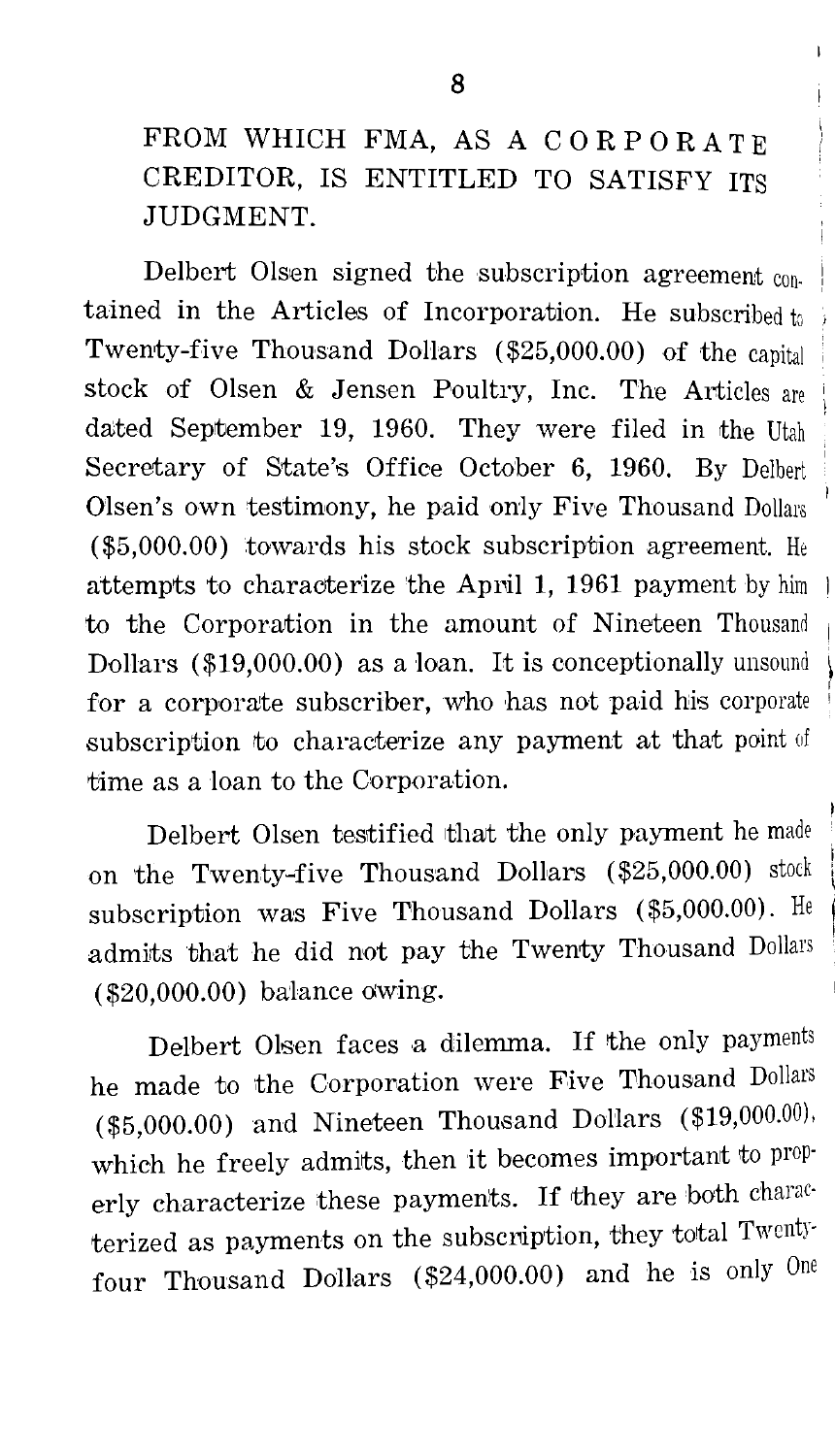The second reason that the conveyance from Olsen  $&$ Jensen Poultry, Inc., to Delbert Olsen on July 14, 1968 was without consideration is that the Statute of Limitations had run against Delbert Olsen on his April 3, 1961 Promissory Note. In Utah the Statute of Limitations on a written obligation is Six (6) years. On April 4, 1967 Delbert Olsen was barred from asserting his claim.

#### POINT III.

FMA'S JUDGMENT AGAINST OLSEN & JEN-SEN POULTRY, INC., RENDERED BY THE THIRD JUDICIAL DISTRICT COURT IS VALID AND DELBERT OLSEN IS BARRED BY RES ADJUDICATA FROM CLAIMING THAT THE CORPORATION IS NOT LIABLE TO FMA AS PROVIDED IN SAID JUDGMENT.

The trial Court states in its decision:

"The Defendant (Delbert Olsen) has also raised an issue of defense on the basis of whether the agreement entered into with the plaintiff (FMA) upon which the judgment is based was between an individual and the plaintiff, who was an officer in the corporation solely and whether the corporation is bound by such agreement. However, there is insufficient evidence or information given during this trial to make any disposition or judgment in this matter. \* \* \* This decision does not preclude the defendant from raising any issues of defense as to whether the defendant corporation here and the defendant, Delbert Olsen, is bound by the agreement entered into by the plaintiff upon which they claim their judgment exists, as this decision is not Res adjudicata as to those issues."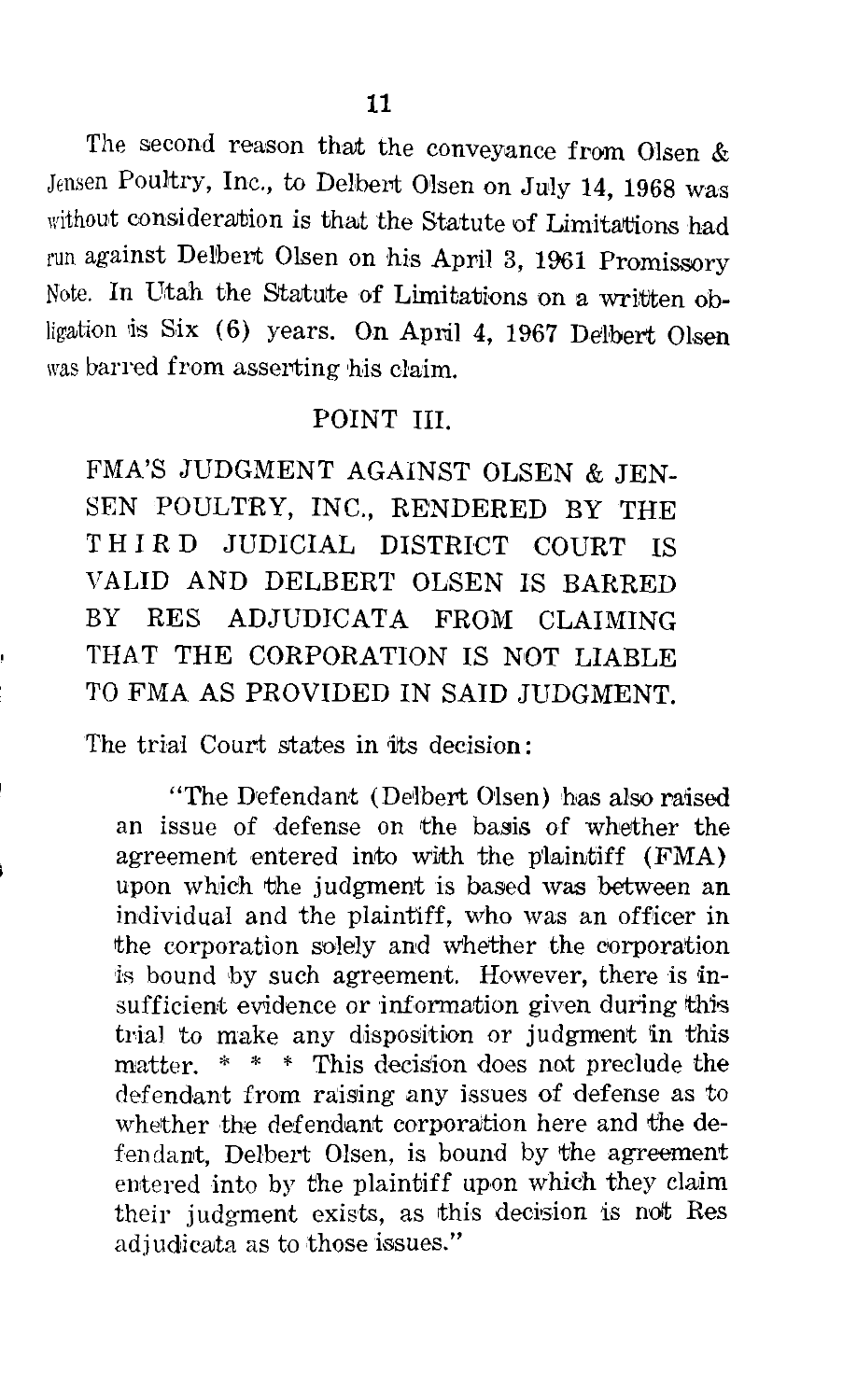years later, on July 3, 1968, the very day that FMA  $_{\text{0h}}$ tained its Judgment in the Third Judicial District Court Delbert Olsen commenced an action to foreclose his  $s_0$ called mortgage. By his own admission he knew of the FMA Judgment at the time he met with Paul Olsen and Milton Jensen to discuss the Corporation conveying the real property to him. His real purpose, obviously, was to delay or hinder FMA in satisfying its Judgment. Otherwise why would he have waited so long.

Another reason the oonveyance was fraudulent is that it was made without consideration. There are two reasons there was no consideration.

The first reason is that there was a novation of the Promissory Note. The parties, Milton Jensen, Paul Olsen, Delbert Olsen and the Corporation had made a new agreement. They split the business. One took the raising of the chickens, the second took the procesing of the chickens and the third took the delivery of the finished product. Additionally, they had agreed to assume personally the various corporate obligations. Delbert Olsen, by his own admission, was to pay the First Security Bank transaction and other obligations. The other two principals were each assigned other corporate obligations to pay. Obviously because Delbert Olsen did not receive a Deed at the informal winding up in 1964 and because he waited until FMA obtained its Judgment in July of 1968, new arrangements were made and the promissory note obligation had been forgiven. The fact is that Delbert Olsen and the other principals had agreed that the old obligation on the April 3rd Promissory Note was no <sup>1</sup> longer in effect.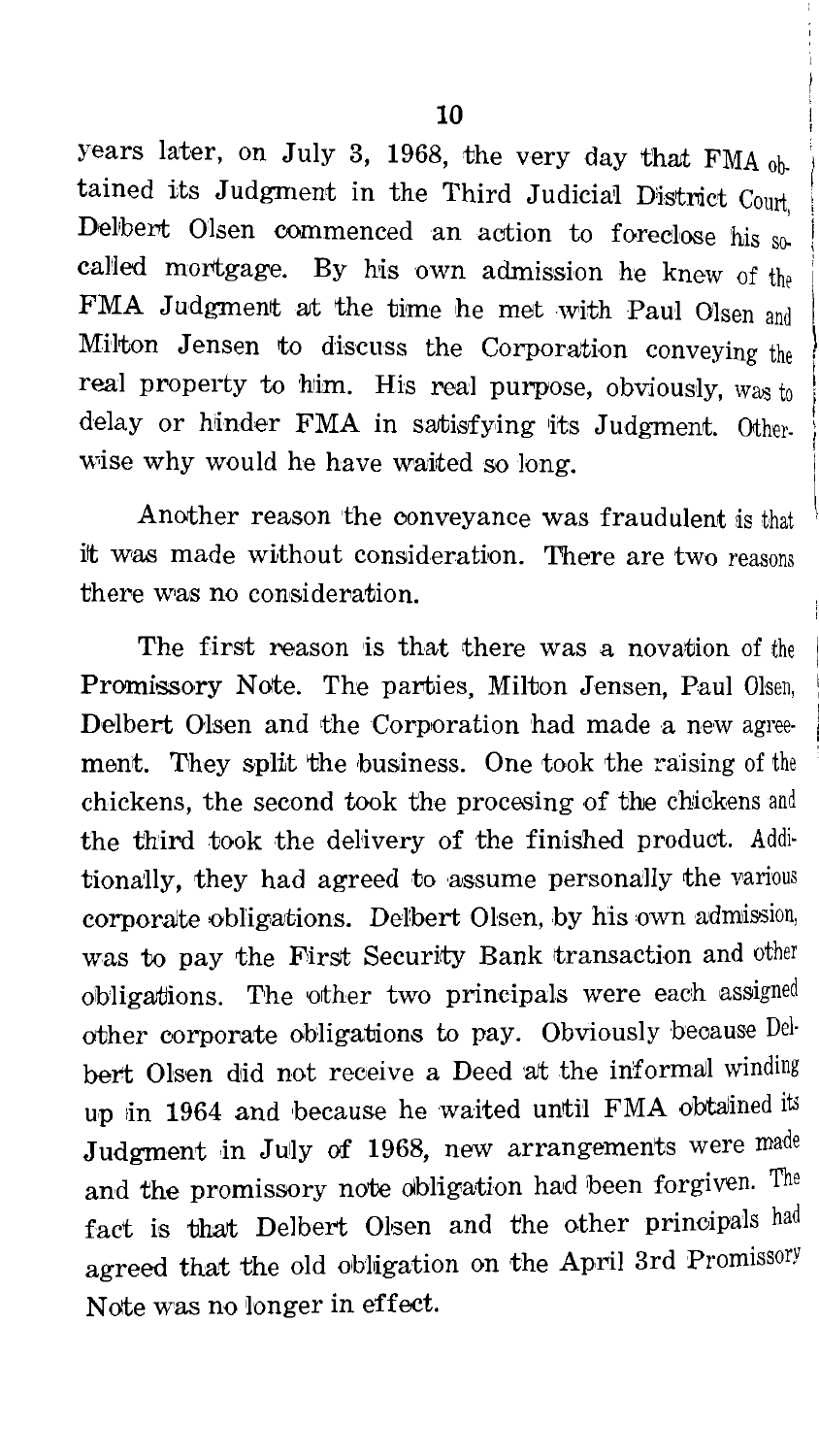## SATISFY ITS JUDGMENT FROM SAID TRUST FUND IS NOT BARRED BY THE STATUTE OF LIMITATIONS.

The Statute of Limitations is no bar to FMA as a creditor of Olsen & Jensen Poultry, Inc., in asserting that defendant, Delbert Olsen owes Twenty Thousand Dollars  $(820.000.00)$  on his unpaid corporate stock subscription.

This Court has held in *Crowfoot* v. *Thatcher,* 19 Utah  $212, 57$  Pac. 170, that capital stock of a corporation is a mist fund for the benefit of the creditors of the corporation and that the statute of limitations has no application and creates no bar until the creditors have had an opportunity to enforce payment of the unpaid portion of their claims, irrespective of the time that has elapsed between the making of the subscription and the insolvency of the corporation; the insolvency of the corporation being the cause to make it necessary to collect such unpaid subscriptions. The Statute of Limitations does not commence to run until there is a cause of action. The Court goes on to state that the creditor of a corporation has no conceded right to call for unpaid subscriptions while the corporation is solyent regardless of the Statute of Limitations. The Court further states that if stockholders having the man agement of the corporation refuse or neglect to call for such payment, possibly with intent of permitting a bar of the Statute, the result might be to reduce the cancelled stack of the corporation to the wrong of the creditors and to the stockholders alike.

There never was a call by the corporation Olsen  $&$  Jen-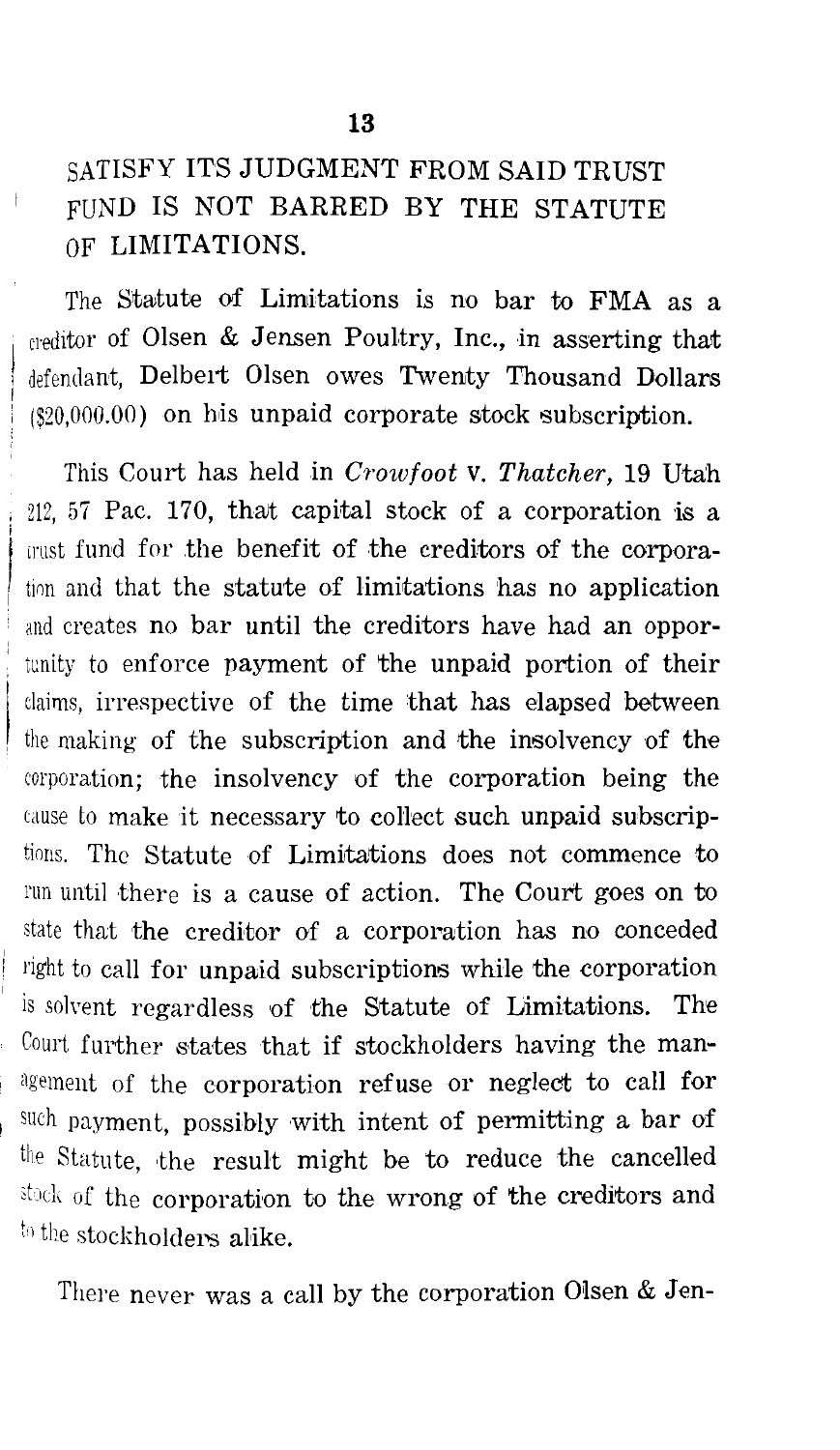The Trial Court erred in stating that the Defendant may raise as an issue of defense that the defendant  $C_0r$ poration, Olsen & Jensen Poultry, Inc., is not bound by the Agreement entered into with Plaintiff, FMA. The Third Judicial District Court entered its Judgment July 3, 1968. The Judgment provides that the Corporation, Olsen & Jensen Poultry. Inc., is liable to FMA in the amount of Fifty. four Hundred Twenty-eight Dollars Fifty-two Cents (\$5. 428.52) plus Eight  $(8\%)$  percent per annum under said agreement. This is a valid Judgment and Delbert Olsen is barred by Res adjudicata from claiming that the Olsen  $\&$ Jensen Poultry, Inc., is not liable to FMA as provided in said Judgment. Delbert Olsen may ndt collaterally attack this judgment.

In *Knight* v. *Flat Top Mining Company,* 6 Utah 2d 51, 305 Pac. 2d 503, thlis Courit quotes the law of res adjudicata from American Jurisprudence as follows:

> "It is a fundamental principle of jurisprudence that material facts or questions which were in issue in a former action, and were there admitted or judicially determined, are conclusively settled by a judgment rendered therein, and that such facts or questions become res judicata and may not again be litigated in a subsequent action between the same parties or their privies, regardless of the form the issue may take in the subsequent action,  $*$   $*$

#### POINT IV.

DELBERT OLSEN'S UNPAID STOCK SUB-SCRIPTION IS A TRUST FUND HELD BY THE CORPORATION FOR THE BENEFIT OF THE CREDITORS AND FMA'S RIGHT TO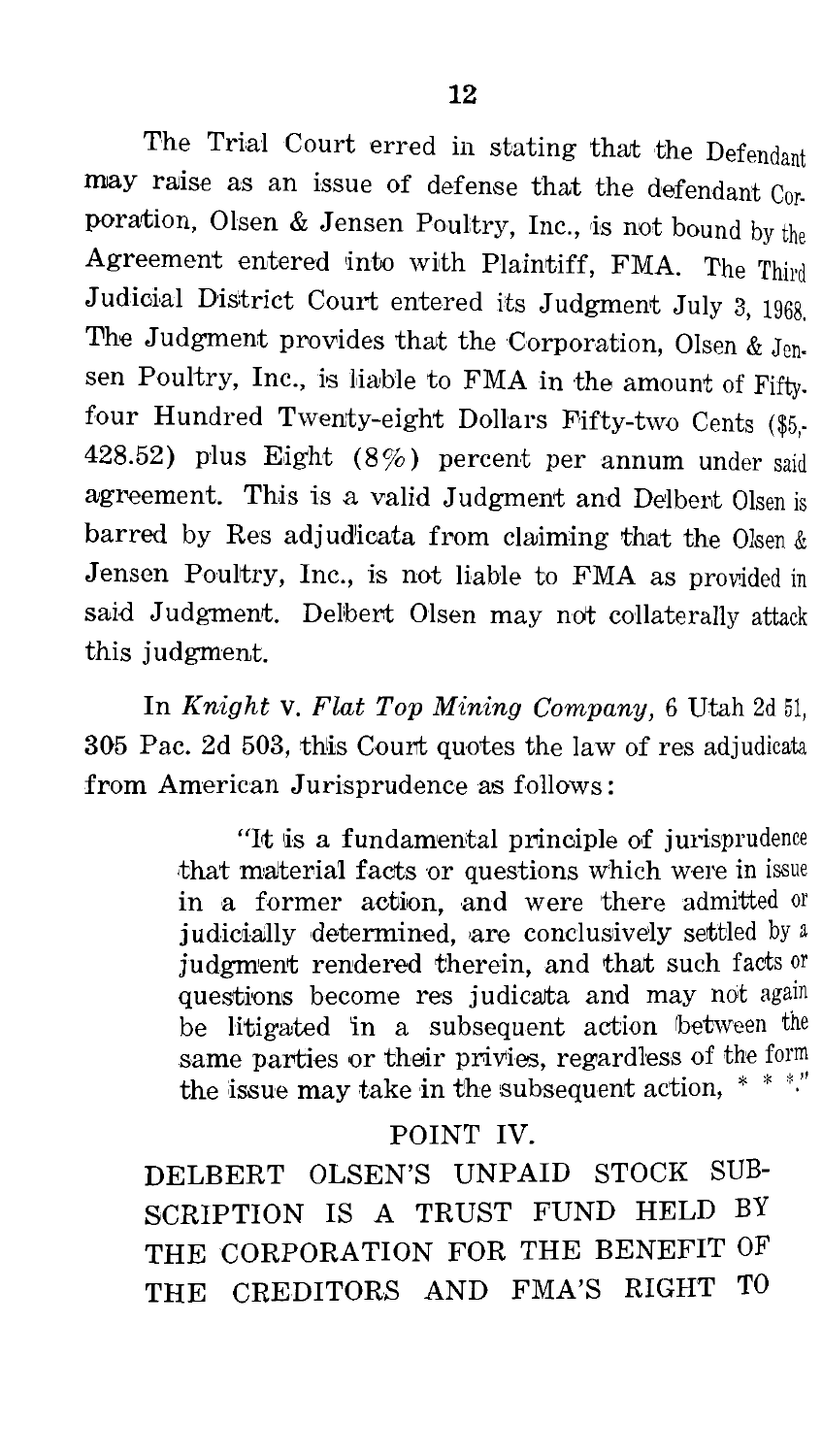hert Olsen from which FMA, as a corporate creditor, is entitled to satisfy its Judgment of Fifty-four Hundred Twenty-eight Dollars Fifty-two Cents (\$5,428.52), plus Eight  $(8\%)$  percent per annum from July 3, 1968.

The conveyance from Olsen & Jensen Poultry, Inc., to Delbert Olsen was fraudulent. It was fraudulent because the conveyance was intended and did in fact hinder and delay FMA in satisfying its prior Judgment against the Corporation. The conveyance was also fraudulent because it was without consideration.

FMA's Judgment in the amount of Fifty-four Hundred Twenty-eight Dollars Fifty-two Cents (\$5,428.52) against Olsen & Jensen Poultry, Inc., rendered by the Third Judicial District Court was valid and Delbert Olsen is barred by Res judicata from claiming that the Corporation is not liable to FMA as provided in said Judgment.

Delbert Olsen's unpaid stock subscription is a trust fund held by the Corporation, Olsen & Jensen Poultry, Inc., for the benefit of the creditors and  $FMA$ 's right to satisfy said Judgment from said trust fund is not barred by the Statute of Limitations.

> Respectfully submitted, PIERCY, BRADFORD & MARSDEN By ---------------------------------------------------------------------- MILO S. MARSDEN, JR. *Attorney for Appellant*

> > 1700 University Club Bldg. Salt Lake City, Utah 84111